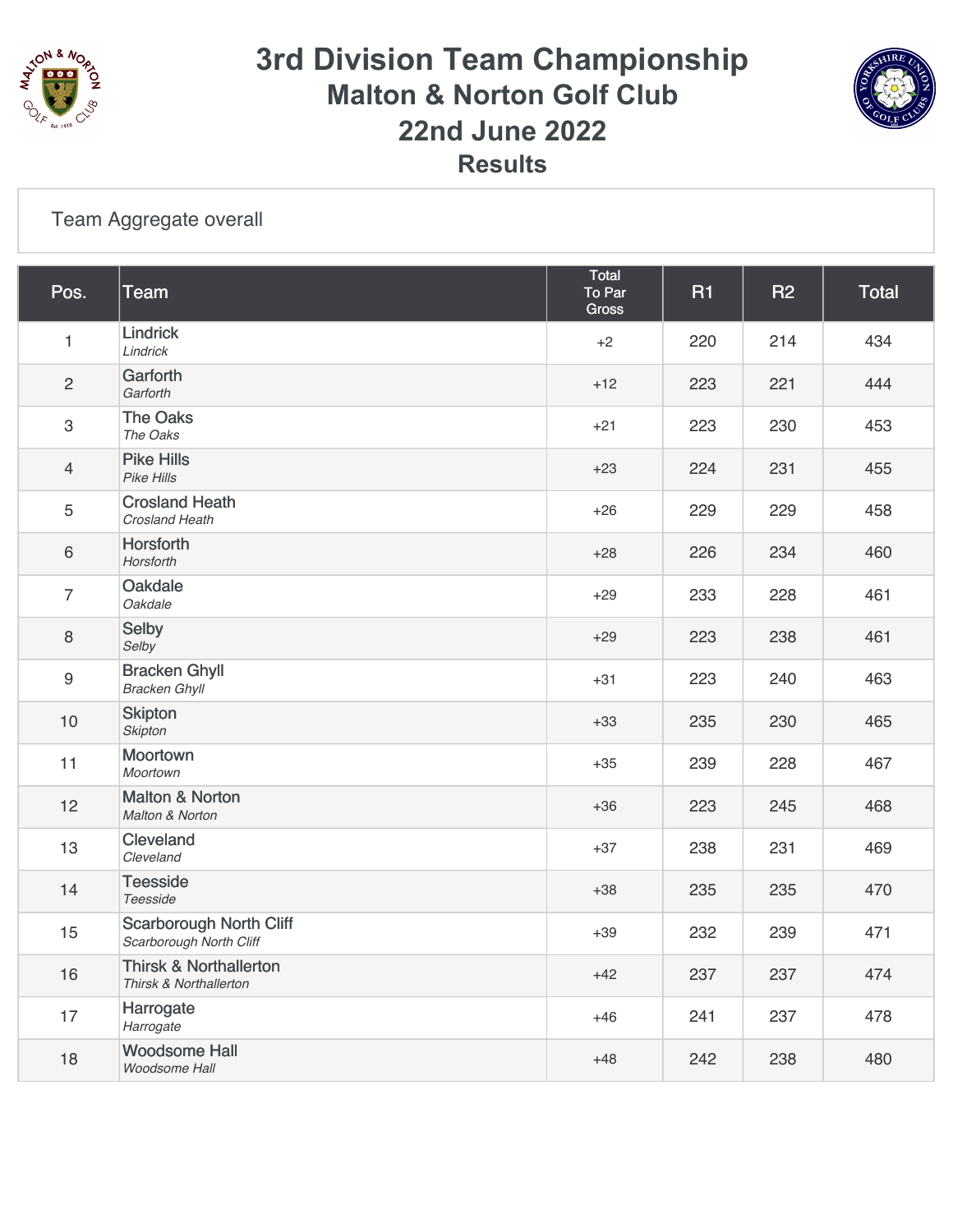

# 3rd Division Team Championship

#### Round 2 Leaderboard



#### [Individual Gross aggregate](https://static.golfgenius.com/v2tournaments/8552609491105905373?called_from=&round_index=2)

| Pos.             | Player                                           | Total<br>To Par<br>Gross | <b>R1</b> | <b>R2</b> | <b>Total</b><br><b>Gross</b> |
|------------------|--------------------------------------------------|--------------------------|-----------|-----------|------------------------------|
| $\mathbf{1}$     | <b>Jake Sowden</b><br>Selby                      | $-5$                     | 72        | 67        | 139                          |
| $\overline{c}$   | <b>Tom Osborne</b><br>Lindrick                   | $-5$                     | 69        | 70        | 139                          |
| $\mathfrak{S}$   | <b>Harry Lee</b><br>The Oaks                     | $-2$                     | 69        | 73        | 142                          |
| $\overline{4}$   | <b>Oliver Caton</b><br>Crosland Heath            | $+1$                     | 73        | 72        | 145                          |
| 5                | <b>Callum Macfie</b><br>Lindrick                 | $+1$                     | 72        | 73        | 145                          |
| 6                | <b>Josh Bassitt</b><br>Garforth                  | $+2$                     | 75        | 71        | 146                          |
| $\overline{7}$   | Sam Millington<br>Cleveland                      | $+3$                     | 74        | 73        | 147                          |
| $\,8\,$          | <b>Michael Robson</b><br>Oakdale                 | $+3$                     | 73        | 74        | 147                          |
| $\boldsymbol{9}$ | <b>Steve Cain</b><br>Garforth                    | $+4$                     | 72        | 76        | 148                          |
| $10$             | <b>Seb Crabtree</b><br>Woodsome Hall             | $+4$                     | 72        | 76        | 148                          |
| 11               | <b>Jack Boyd</b><br>Malton & Norton              | $+4$                     | 70        | 78        | 148                          |
| 12               | <b>Robert Hillier</b><br>Teesside                | $+5$                     | 74        | 75        | 149                          |
| 13               | <b>Matt Swindell</b><br>Lindrick                 | $+6$                     | 79        | 71        | 150                          |
| 14               | <b>Andy King</b><br>Garforth                     | $+6$                     | 76        | 74        | 150                          |
| 15               | <b>Henry Croft</b><br><b>Bracken Ghyll</b>       | $+6$                     | 73        | 77        | 150                          |
| 16               | <b>William Adamson</b><br>Pike Hills             | $+6$                     | 73        | 77        | 150                          |
| 17               | <b>Simon Hurd</b><br>Horsforth                   | $+7$                     | 73        | 78        | 151                          |
| 18               | <b>Richard Fawcett</b><br>Thirsk & Northallerton | $+8$                     | 78        | 74        | 152                          |
| 19               | <b>Jack Lampkin</b><br><b>Bracken Ghyll</b>      | $+8$                     | 77        | 75        | 152                          |
| 20               | <b>Brook Coward</b><br><b>Skipton</b>            | $\bf +8$                 | 77        | 75        | 152                          |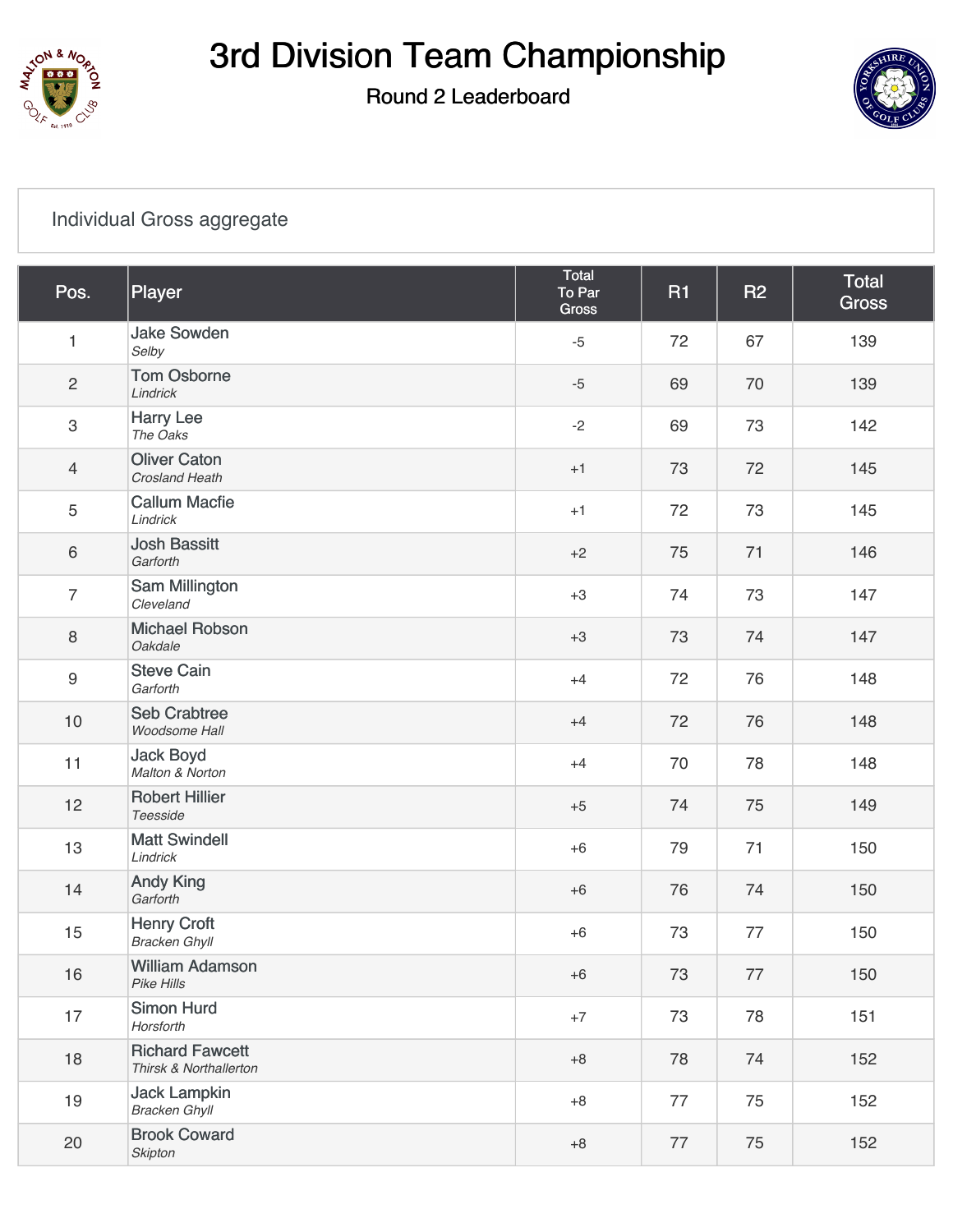

# 3rd Division Team Championship

### Round 2 Leaderboard



| 21 | <b>Chris Lone</b><br>Pike Hills                    | $+8$  | 77 | 75 | 152 |
|----|----------------------------------------------------|-------|----|----|-----|
| 22 | <b>Liam Bennett</b><br>Horsforth                   | $+9$  | 76 | 77 | 153 |
| 23 | <b>Alistair Smith</b><br>Pike Hills                | $+9$  | 74 | 79 | 153 |
| 24 | <b>Thomas Pyman</b><br>The Oaks                    | $+10$ | 77 | 77 | 154 |
| 25 | <b>Isaac Smith</b><br>Moortown                     | $+10$ | 76 | 78 | 154 |
| 26 | <b>Jonny Pattenden</b><br>Malton & Norton          | $+10$ | 74 | 80 | 154 |
| 27 | <b>Jack Northgraves</b><br>Scarborough North Cliff | $+11$ | 80 | 75 | 155 |
| 28 | <b>Gavin Stocker</b><br><b>Skipton</b>             | $+11$ | 79 | 76 | 155 |
| 29 | <b>Martin Simpson</b><br>Selby                     | $+11$ | 72 | 83 | 155 |
| 30 | <b>James Wilcox</b><br>Oakdale                     | $+12$ | 81 | 75 | 156 |
| 31 | <b>Adam Frontal</b><br>Moortown                    | $+12$ | 79 | 77 | 156 |
| 32 | David Keywood<br>Harrogate                         | $+12$ | 77 | 79 | 156 |
| 33 | <b>Andrew Robinson</b><br>Cleveland                | $+12$ | 77 | 79 | 156 |
| 34 | Sean Ryan<br>Horsforth                             | $+12$ | 77 | 79 | 156 |
| 35 | George Hanson<br>Crosland Heath                    | $+12$ | 77 | 79 | 156 |
| 36 | Joshua Stephens<br>Moortown                        | $+13$ | 84 | 73 | 157 |
| 37 | <b>Paul Hutchinson</b><br>Teesside                 | $+13$ | 81 | 76 | 157 |
| 38 | <b>Toby Garrett</b><br>Crosland Heath              | $+13$ | 79 | 78 | 157 |
| 39 | Joe Buckley<br>Harrogate                           | $+13$ | 78 | 79 | 157 |
| 40 | <b>Wayne Strutt</b><br>The Oaks                    | $+13$ | 77 | 80 | 157 |
| 41 | <b>Simon Boddy</b><br>Scarborough North Cliff      | $+13$ | 74 | 83 | 157 |
| 42 | <b>Christopher Payne</b><br>Skipton                | $+14$ | 79 | 79 | 158 |
| 43 | <b>Mark Bennison</b><br>Oakdale                    | $+14$ | 79 | 79 | 158 |
| 44 | Dave Towse<br>Thirsk & Northallerton               | $+15$ | 78 | 81 | 159 |